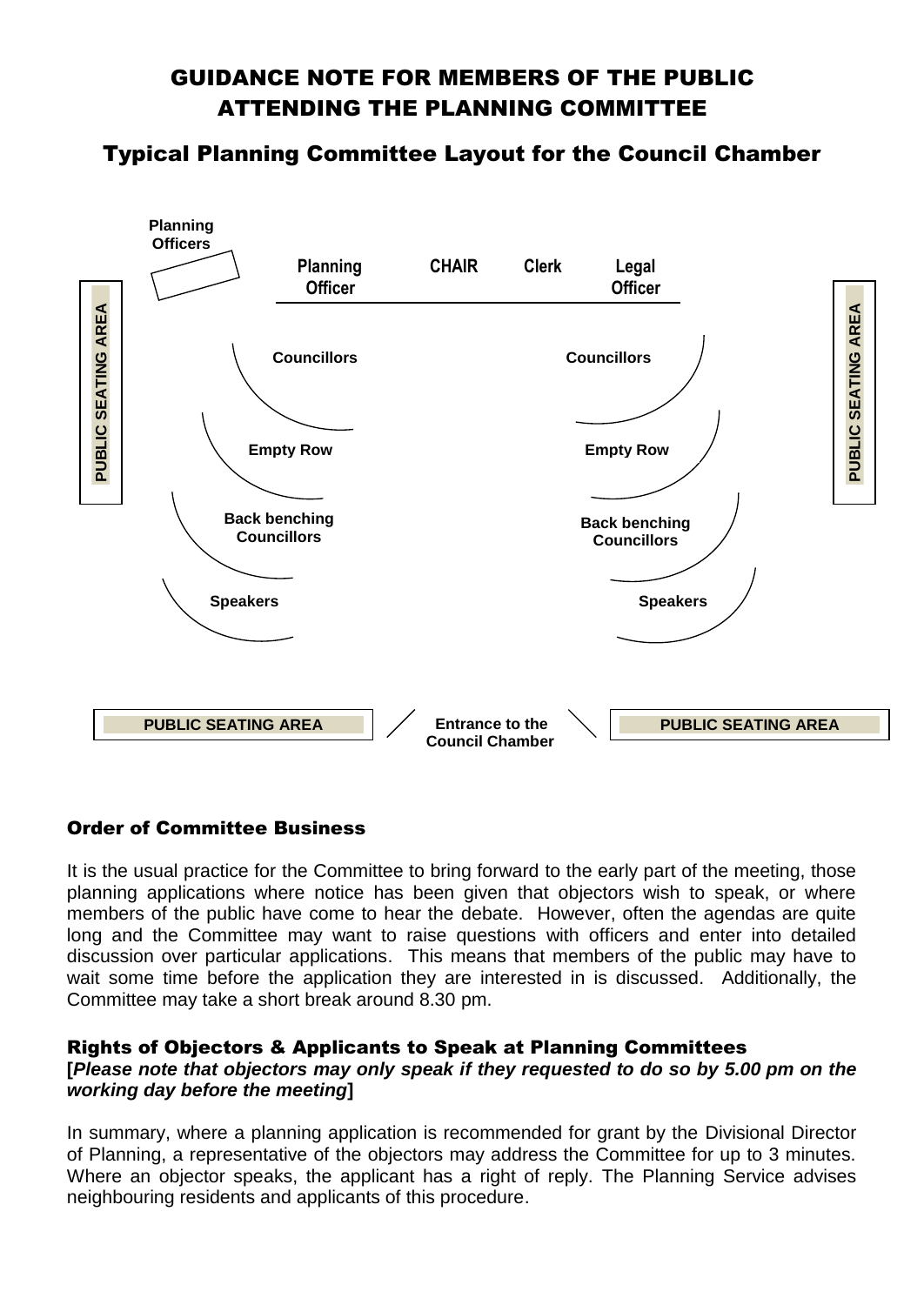The Planning Committee is a formal quasi-judicial body of the Council with responsibility for determining applications, hence the need to apply rules governing the rights of public to speak. Full details of this procedure are set out in the Council's Constitution, which also provides useful information for Members of the public wishing to present petitions, deputations or ask public questions at Planning Committee, and the rules governing these. The relevant pages of the Constitution can be accessed via this link:

[http://www.harrow.gov.uk/www2/documents/s151078/029%20Part%204B%20Committee%20Pr](http://www.harrow.gov.uk/www2/documents/s151078/029%20Part%204B%20Committee%20Procedure%20Rules.pdf) [ocedure%20Rules.pdf](http://www.harrow.gov.uk/www2/documents/s151078/029%20Part%204B%20Committee%20Procedure%20Rules.pdf)

## Addendum

In addition to the agenda, an Addendum is produced on the day before the meeting, with any final updates included in a second Addendum on the day of the meeting. These documents update the Committee on any additional information received since the formal agenda was published and also identifies any applications which have been withdrawn by applicants or which officers are recommending for deferral.

**A limited number of hard copy agendas and addendums are available for the public in the Council Chamber from approximately 6.00 pm onwards on the day of the meeting.**

## Decisions taken by the Planning Committee

The types of decisions commonly taken by the Planning Committee are set out below:

#### **Refuse permission:**

Where a proposal does not comply with the Council's (or national) policies or guidance and the proposal is considered unacceptable, the Committee may refuse planning permission. The applicant can appeal to the Secretary of State against such a decision. Where the Committee refuse permission contrary to the officer recommendation, clear reasons will be specified by the Committee at the meeting.

#### **Grant permission as recommended:**

Where a proposal complies with the Council's (or national) policies or guidance and the proposal is considered acceptable, the Committee may grant permission. Conditions are normally imposed.

#### **Minded to grant permission contrary to officer's recommendation:**

On occasions, the Committee may consider the proposal put before them is acceptable, notwithstanding an officer recommendation of refusal. In this event, the application will be deferred and brought back to a subsequent meeting. Renotification will be carried out to advise that the Committee is minded to grant the application.

#### **Defer for a site visit**:

If the Committee decides that it can better consider an application after visiting the site and seeing the likely impact of a proposal for themselves, then the application may be deferred until the next meeting, for an organised Member site visit to take place.

#### **Defer for further information/to seek amendments**:

If the Committee considers that it does not have sufficent information to make a decision, or if it wishes to seek amendments to a proposal, the application may be deferred to a subsequent meeting.